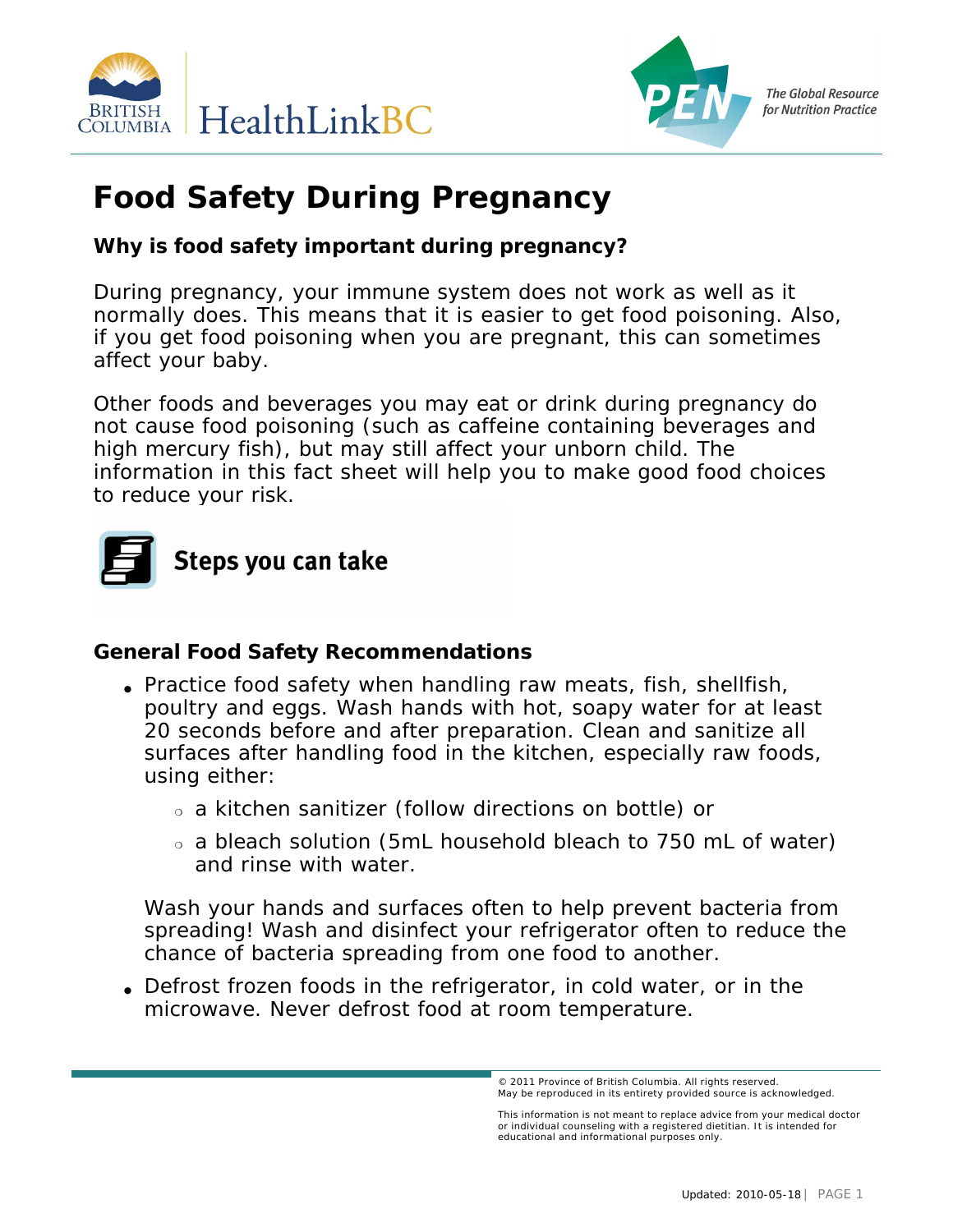



- Fully cook all meats, fish, shellfish, and poultry. You can check that they are fully cooked by using a digital food thermometer. Avoid raw fish and shellfish such as sashimi and sushi (with raw fish), raw oysters, clams and mussels.
- Avoid raw or lightly cooked egg or egg products. Eggs should be cooked until both the white and the yolk is firm; egg dishes should be cooked thoroughly. If a recipe calls for raw eggs, pasteurized egg products can be used.
- Wash raw vegetables and fruit well with clean, running water before eating.
- If you eat sprouted seeds such as alfalfa, clover, radish and mung bean sprouts, make sure these are fully cooked. Raw sprouts can be contaminated with bacteria. Don't eat cooked mung bean sprouts if you are not sure they are fully cooked (for example, in a stir-fry).
- Separate raw and cooked foods to avoid cross-contamination. Clean all knives, cutting boards and utensils between uses.
- Keep hot food hot (60 $^{\circ}$ C or above) and cold food cold (4 $^{\circ}$ C or below). Your fridge should be set to 4°C or lower.
- Put all perishable, prepared food and leftovers into the refrigerator or freezer within two hours.
- Keep leftovers for no more than 4 days, preferably only 2-3 days, in the refrigerator. When serving leftovers, reheat the food all the way through to steaming (to at least 74°C).
- Do not drink unpasteurized fruit juice or cider. Pasteurized juice and cider are safer options, or bring unpasteurized fruit juice and cider to a rolling boil and cool.

## **Listeria**

- Listeria is a type of bacteria that can cause serious food poisoning during pregnancy. It is important that pregnant women avoid foods that could possibly have listeria.
- Do not drink unpasteurized milk or eat soft cheese made from unpasteurized milk, unless they are used in a cooked dish. Examples of soft cheeses include brie, camembert, and blue-

ovince of British Columbia © 2010 Dietitians of Canada. All rights reserved. © 2011 Province of British Columbia. All rights reserved. May be reproduced in its entirety provided source is acknowledged.

This information is not meant to replace advice from your medical doctor<br>or individual counseling with a registered dietitian. It is intended for educational and informational purposes only.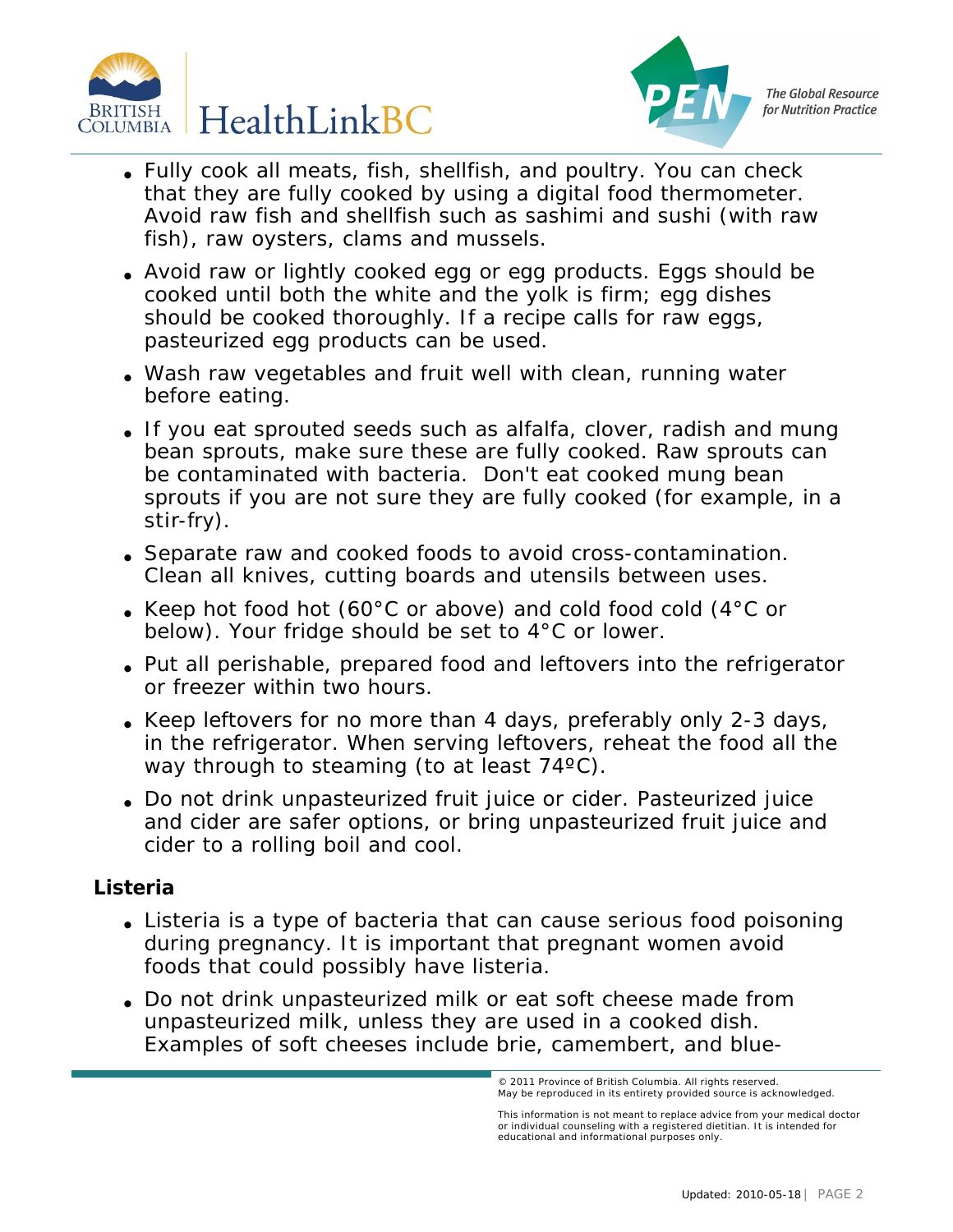



veined cheese. Sometimes these cheeses are made with pasteurized milk. If the label does not have this information, contact the producer. Hard cheese, processed cheese, cream cheese, cottage cheese, and yogurt are all safe to eat during pregnancy.

- Smoked fish products should not be eaten unless they have been canned, or used in cooked dishes.
- Do not eat refrigerated pâtés and meat spreads. Canned or shelfstable pâté or meat spreads are safer options.
- Deli meats and hot dogs can be contaminated with listeria. They are also often high in fat and salt, so they are not healthy foods in general. Avoid the following:
	- ❍ Hot dogs, unless they are cooked until steaming hot (74˚C). Be careful not to spread the liquid from the package onto other foods or surfaces. Wash your hands after handling hot dogs.
	- ❍ Deli meats such as bologna, roast beef or turkey breast, unless they are heated until steaming hot. Dried and salted deli meats such as salami and pepperoni are safer alternatives. Wash your hands after handling deli meats.

**Mercury in Fish**

- Fish is an excellent source of omega-3 fats, which are important for your baby's brain development. Unfortunately, some fish is also high in mercury. High amounts of mercury can be harmful to a growing brain.
- Continue to eat fish as part of a healthy diet, but choose fish that is low in mercury most often.
- Dried imported fish from Asia may also be high in mercury and should be eaten less often.
- For more information about mercury in fish and a list of fish that you can safely eat during pregnancy, see the "Additional Resources" section below.

<sup>© 2011</sup> Province of British Columbia. All rights reserved. May be reproduced in its entirety provided source is acknowledged.<br>.

This information is not meant to replace advice from your medical doctor<br>or individual counseling with a registered dietitian. It is intended for educational and informational purposes only.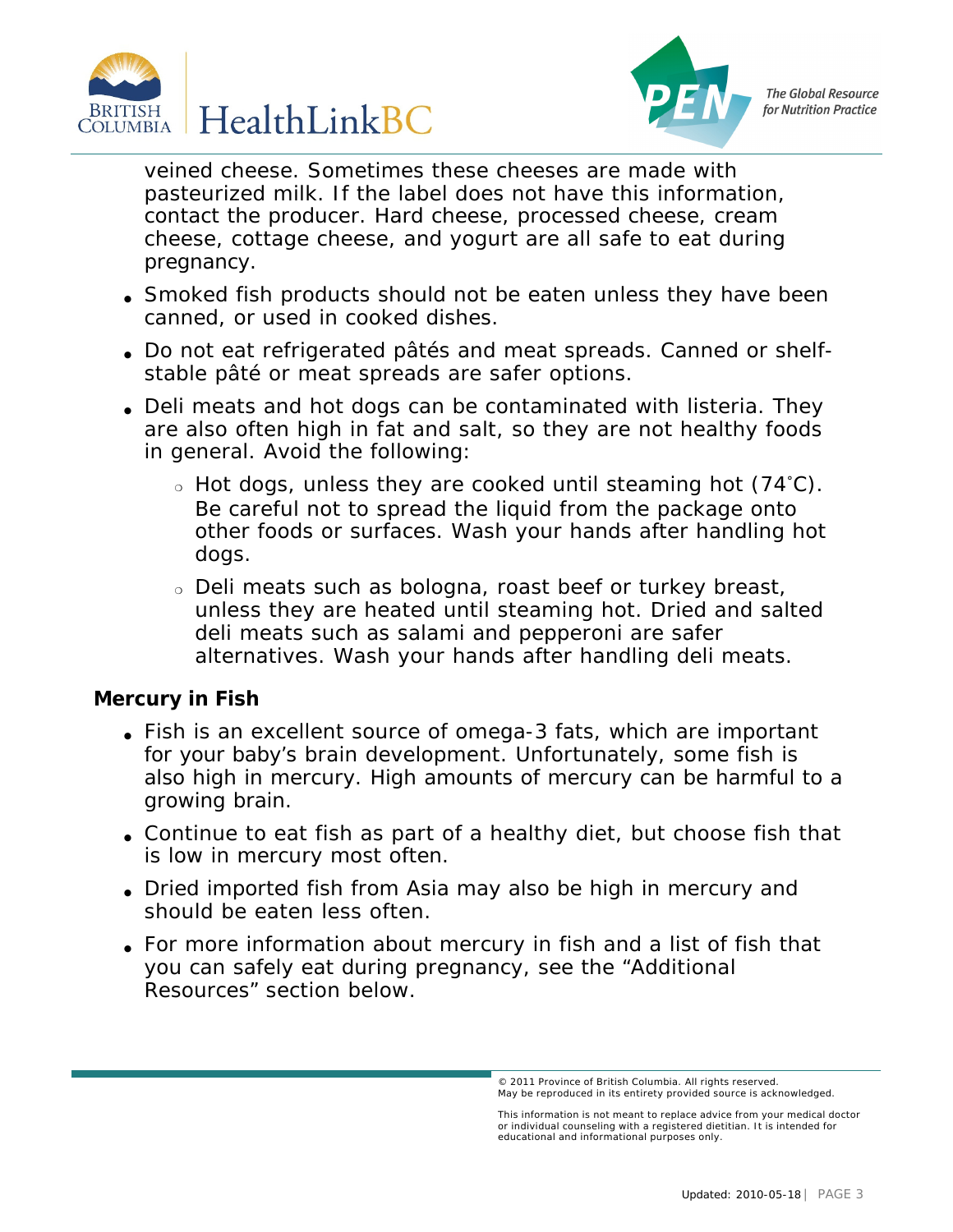



# **Vitamin A**

- Large amounts of vitamin A can cause birth defects. Do not have more than 10,000 IU of pre-formed vitamin A each day. This includes vitamin A from food, vitamin and mineral supplements, fish liver oils, and some herbal preparations and medications. If you eat liver, limit this to twice a month while you are pregnant because it is high in vitamin A.
- Beta-carotene is not pre-formed vitamin A and is safe to take during pregnancy from food or supplements.

#### **Caffeine**

• Having more than 300 milligrams of caffeine per day (about two cups of coffee) can be harmful to your baby. Keep your daily amount to less than 300 milligrams. For more information visit Health Canada's "It's Your Health - Caffeine" factsheet . [http://www.hc-sc.gc.ca/hl-vs/iyh-vsv/food-aliment/caffeine](http://www.hc-sc.gc.ca/hl-vs/iyh-vsv/food-aliment/caffeine-eng.php)[eng.php](http://www.hc-sc.gc.ca/hl-vs/iyh-vsv/food-aliment/caffeine-eng.php).

#### **Alcohol**

• No amount of alcohol has been shown to be safe during pregnancy. Alcohol should be avoided completely during pregnancy.

## **Herbal Products**

- It is all right to flavour your food with herbs during your pregnancy, but it is not recommended to use high amounts of herbs. Check with your doctor if you are currently using herbal products in tablet, capsule or extract forms.
- The following herbs are considered safe in the amounts commonly used in foods or as herbal tea (2-3 cups per day): ginger, bitter orange/orange peel, echinacea, peppermint, red raspberry leaf, rose hip, rosemary.

**Intense Sweeteners**

● Health Canada has approved **aspartame, acesulfame potassium** and **sucralose** for use, in moderation, during pregnancy. Be sure

This information is not meant to replace advice from your medical doctor<br>or individual counseling with a registered dietitian. It is intended for educational and informational purposes only.

<sup>© 2011</sup> Province of British Columbia. All rights reserved. May be reproduced in its entirety provided source is acknowledged.<br>.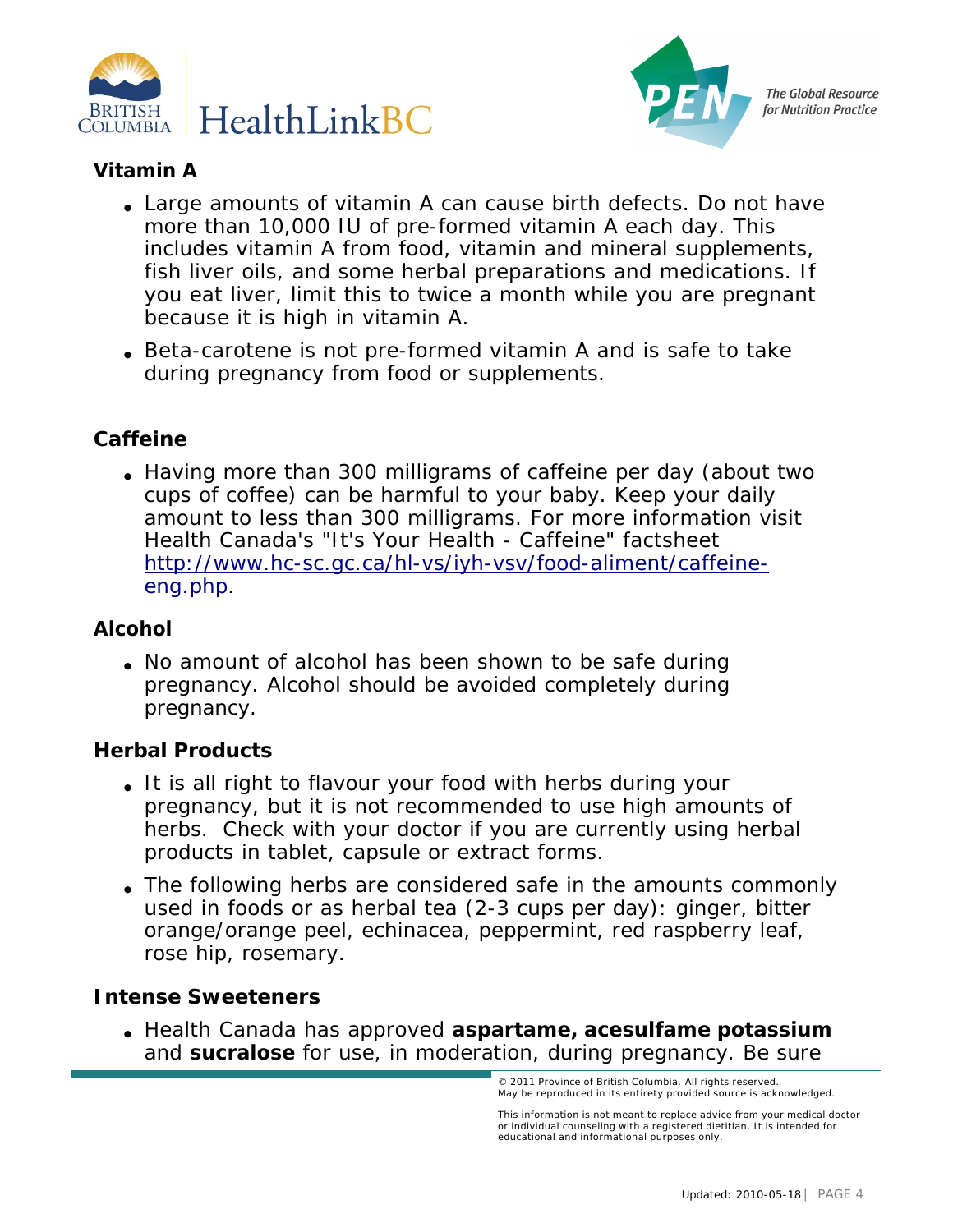



that foods made with these sweeteners do not replace more nutritious foods or drinks.

• Saccharin and cyclamates are not recommended during pregnancy. **Stevia** has not been approved for use by Health Canada because there is not enough information to ensure its safety.

**Soy**

- When taken in amounts found in foods, and as part of a balanced diet, soy foods are likely safe to take during pregnancy. Large amounts of soy foods are not recommended.
- If you are vegetarian, or vegan, speak with a registered dietitian about the use of soy during pregnancy.
- It is not recommended to take soy supplements (for example, soy protein or isoflavone supplements).

**Flax**

• Research has not shown any harmful effects from eating moderate amounts of flaxseed or flaxseed oil during pregnancy. Health Canada states that amounts of flaxseed (whole, bruised, cracked, ground, or milled seed) up to approximately 3-4 Tbsp/day (30g/day) or flaxseed oil up to 2 Tbsp/day (28g/day) are acceptable during pregnancy.

<sup>© 2011</sup> Province of British Columbia. All rights reserved. May be reproduced in its entirety provided source is acknowledged.<br>.

This information is not meant to replace advice from your medical doctor<br>or individual counseling with a registered dietitian. It is intended for educational and informational purposes only.